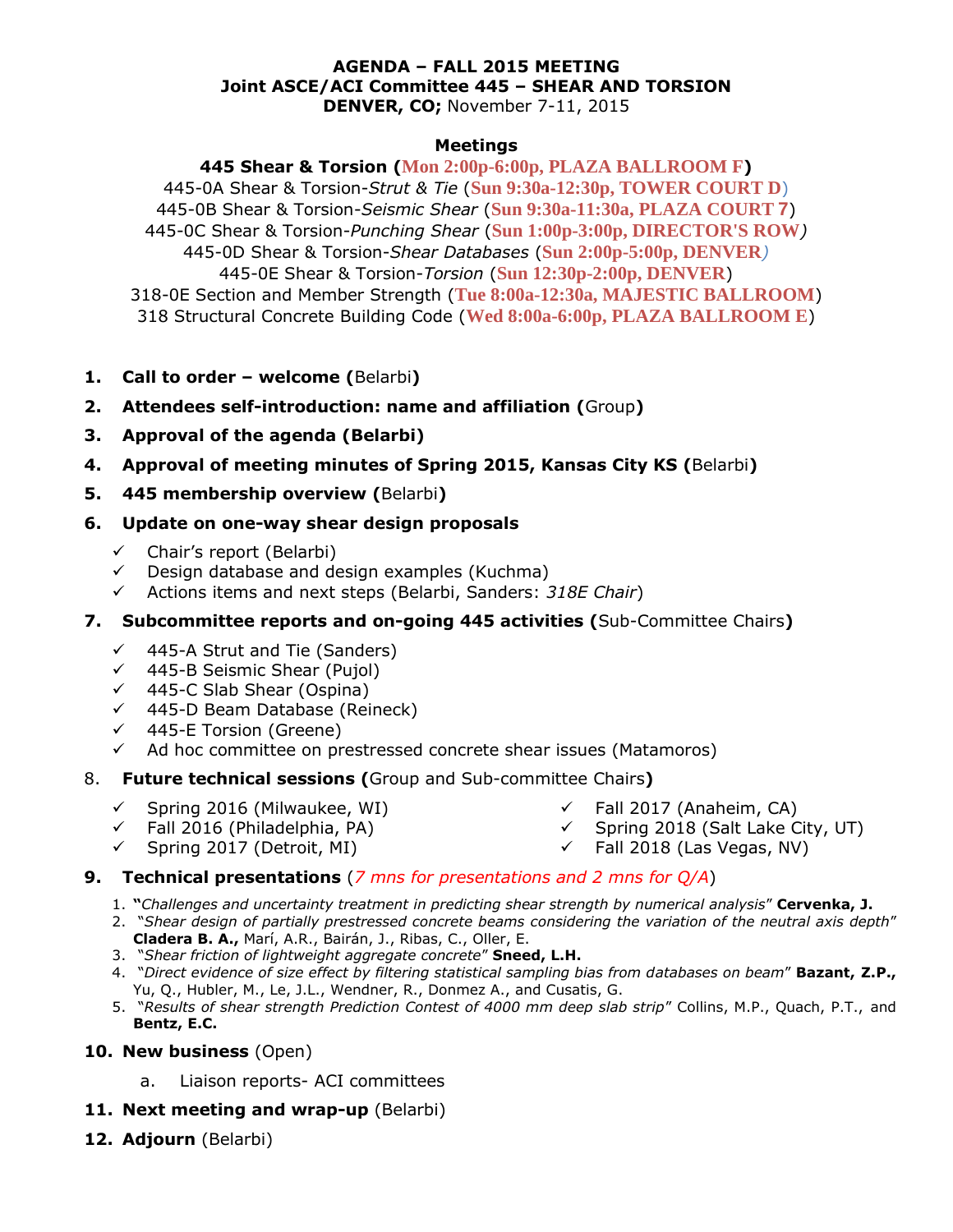#### Sessions of interest to ASCE/ACI 445 committee members

### *Recent Developments in Two-Way Slabs: Design, Analysis, Construction, and Evaluation*

**Sunday, November 8, 2015 1:00 PM - 3:00 PM, GOVERNOR'S SQUARE 11**

- 1. *Application of a Novel Shear Reinforcing Assembly for Slab-Column Connections*, **Trevor Hrynyk** (University of Texas at Austin)
- 2. *Punching Shear Design Method of KCI 2012 Code,* **Honggun Park** (Seoul National University)
- 3. *The Critical Shear Crack Theory for Punching Shear Design*, **Aurelio Muttoni** (EPFL)
- 4. *Shear and Punching Strength of Reinforced Concrete Slabs with Truncated Pyramid Voids,* **Dario Coronelli** (Politecnico Di Milano)
- 5. *Boundary Condition Effects on Static Response of Ultra-High-Performance Concrete (UHPC) Slabs*, **Bradley Foust**
- 6. *Application of Modified Bond Model to Capacity of Ruytenschildt Bridge*, **Eva Lantsoght** (Universidad San Francisco de Quito)
- 7. *Punching Shear Systems for Flat Slabs-Evaluation of Tests and Comparison with Codes*, **Dominik Kueres**
- 8. *Inclined Stud Shear Reinforcement in Two-Way Slabs*, **Walter Dilger**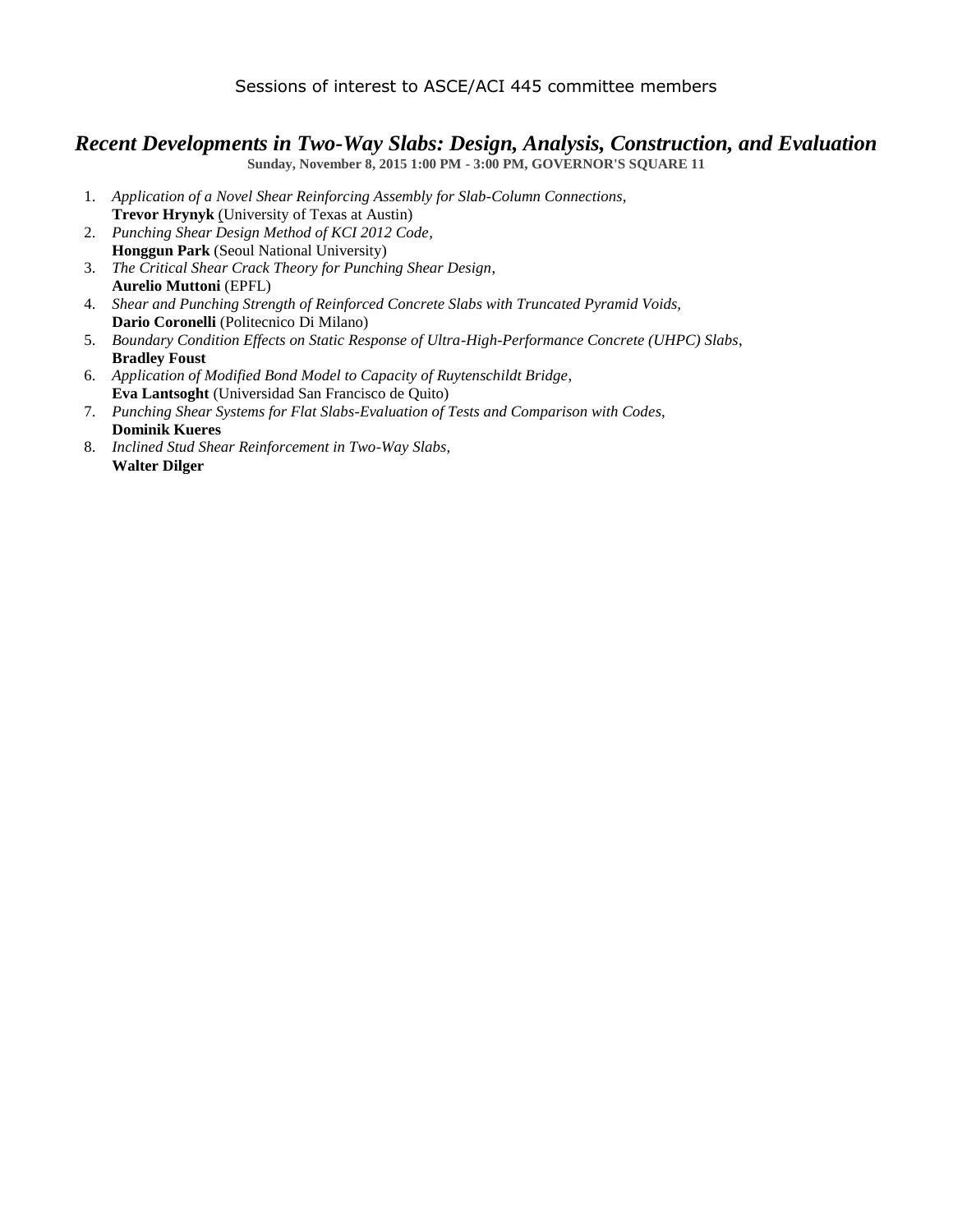# **AGENDA for ACI Subcommittee 445A Strut and Tie Models Sunday, November 08, 2015, 9:30 AM to 12:30 PM MST, Tower Court D**

#### **445-Shear and Torsion- Monday, November 9, 2015, 2:00 PM - 6:00 PM MST, Plaza Ballroom F**

- 1. Introductions
- 2. Approval of Agenda
- 3. Review and Approval of Minutes from Spring Meeting in Kansas City
- 4. STM Document Plan to send Chapters 1 to 7 out for ballot after Denver
	- a. Chapter 3 Design Procedure (Brown, Barnes, Ramirez)
	- b. Chapter 4 Design Strength of Ties, Struts and Nodes (Tuchscherer, Anderson)
	- c. Chapter 5 Modeling and Design Consideration (Kuchma, Sanders, Brena, Habel)
	- d. Chapter 6 Serviceability Considerations (Roberts-Wollmann, Huizinga)
	- e. Chapter 7 Implementation of STM Design and Construction Details (Anderson, Klein, Yanez)
	- f. Chapter 1 Introduction (Mitchell/Bayrak)
	- g. Chapter 2- Definitions and Notations (Lubell, Novak)
	- h. Chapter 8 Other STM Design Specifications, Codes and Guide Documents (Reineck, Kuchma, Mitchell)
	- i. Next Step and Schedule
- 5. 318 Ballots
	- a. CE010 Curved Bar Node Klein (318 Main Committee)
	- b. CE040 Prestressed Ties in Strut and Tie Models Klein (318E Ballot)
	- c. CE050 Minimum Angle in STM –Klein (318 Main Committee)
	- d. CE055 STM Model to Method Novak (318 Main Committee)
- 6. Enhancement to 318
	- a. Development of Tie Force within Nodal Zone (CE030?) Klein
	- b. Shear Friction (CE060?) Klein
	- c. Equation for Minimum Strut Reinforcement (CE050?) Klein
	- d. Evaluation of phi factors for strut-and-tie method (STM) Sanders
	- e. Efficiency Factors for STM Kuchma
	- f. Bottle shaped structures, fan shaped struts Klein
	- g. Stress within the Node Klein
	- h. Partial-width Bearing Areas Klein
	- i. Impact of Seismic Loading on STM Sanders
	- j. Buckling Concerns for Struts, limit on aspect ratio Novak
	- k. Simplification of the STM Sanders
- 7. New/Other Business
- 8. Adjournment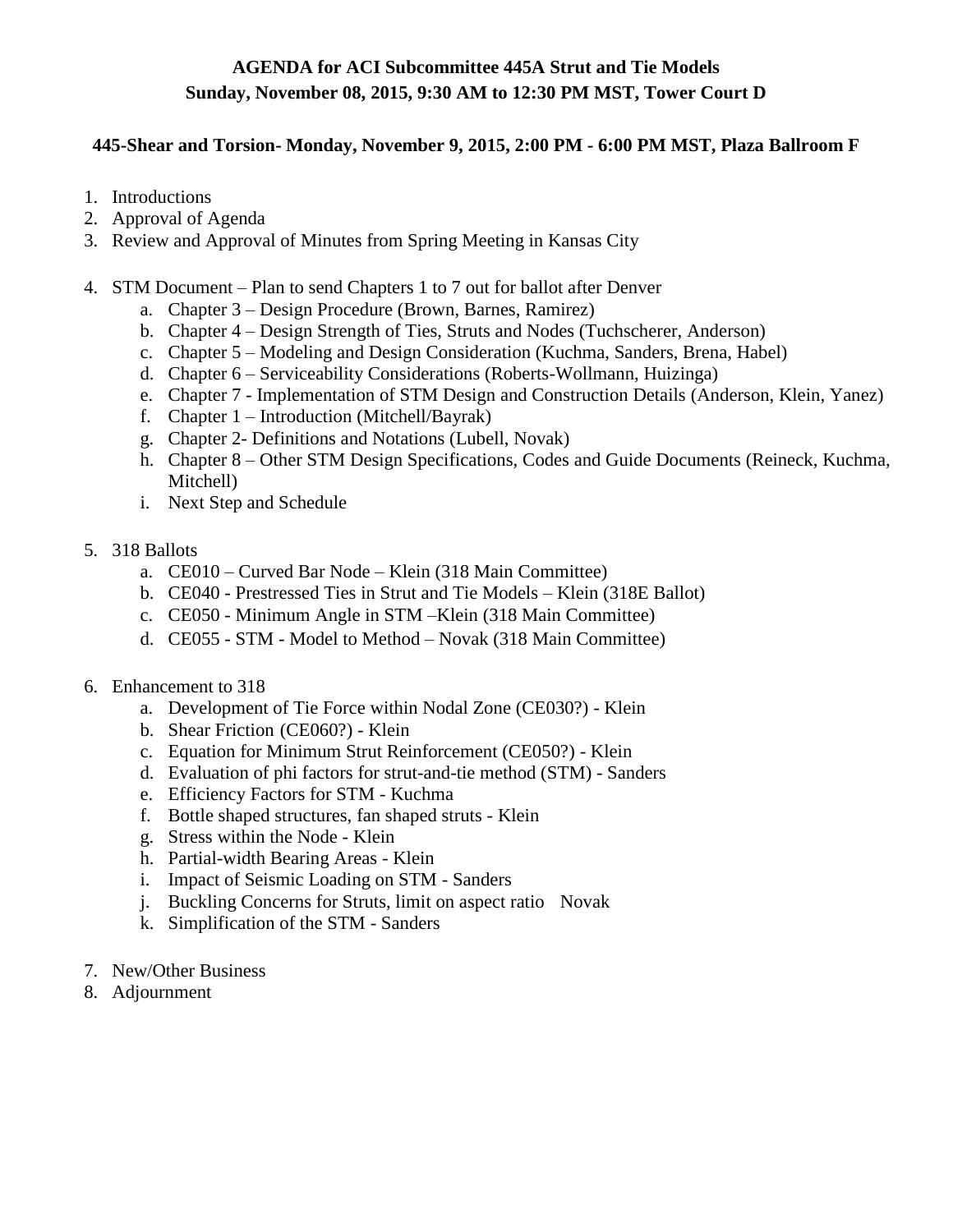# **ACI 445C - Punching Shear 2015 Fall Meeting – Denver Sunday, November 8, 2015 Sheraton Denver Downtown Room: Director's Row F 1:00 pm to 3:00 pm AGENDA**

*[Please mark attendance sheet]*

- 1. Welcome, Introductions
- 2. Announcements
- 3. Approval of Agenda
- 4. Approval of Kansas City (Spring 2015) Meeting Minutes
- 5. Presentations and Discussions:
	- ACI 318E Punching Shear Code Change Proposal (Ballot CE 020) (Ospina and Hawkins)
	- Joint ACI / *fib* Collaborative Punching Shear Databank Development Effort (Ospina)
	- Joint ACI/*fib* Punching Shear International Symposium (Ospina)
- 6. Other Business
- 7. Next Meeting (Milwaukee, April 17, 2016)
- 8. Adjournment